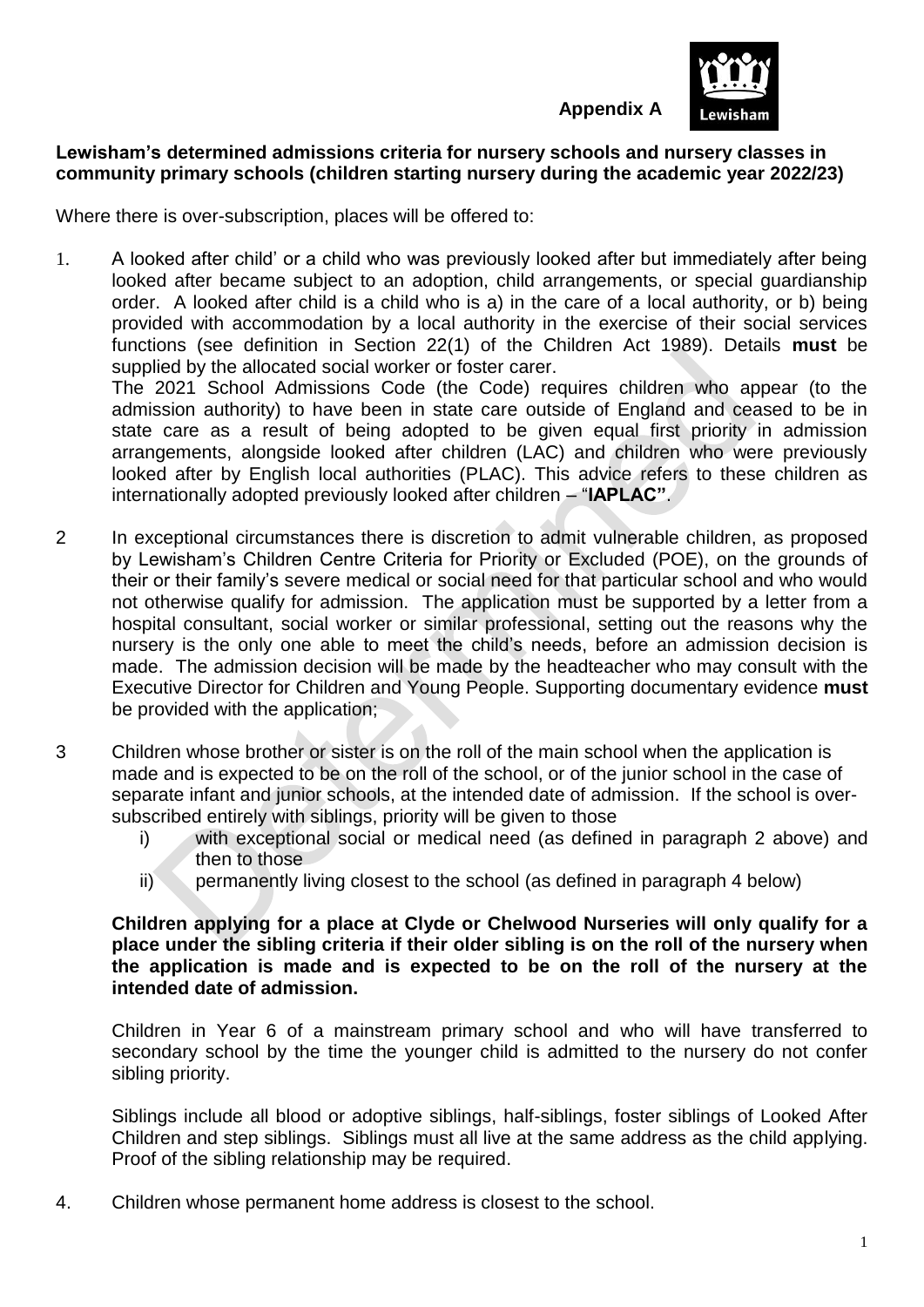All distances will be measured in a straight line, using digitised mapping software of the area, from the home to the nearest gate nominated by the school. If more than one applicant lives in multi-occupancy building (e.g. flats) priority will be given to the applicant whose door number is the lowest numerically and/or alphabetically.

Waiting lists will be held in the same order as the admission criteria.

**Tie break -** on the rare occasion where two or more children tie for the last available place, lots will be drawn to decide which child is offered the place.

To meet the needs of the age group Head teachers will have discretion over the balance of eligible\* two year olds, and three- and four-year olds in their nurseries, and the ratio of parttime and any full-time places offered.

Priority will be given to Lewisham residents.

An existing childminder's address, instead of the permanent address, may only be used to determine "nearness" if the child has an exceptional medical or social need for that particular school. The permanent home address must also be in Lewisham.

Three terms is regarded as the minimum time that children should spend in a nursery school or nursery class before transferring to a reception class.

Applications to nursery schools or classes are not dealt with through a coordinated scheme and there is no set closing or decision date. Applications are made direct to the nursery.

**If a child cannot be offered a place, a request can be made for the child's name to be placed on the waiting list; however there is no formal appeal process \***please refer to the Early Education and Childcare Guidance 2014 for further information about eligibility.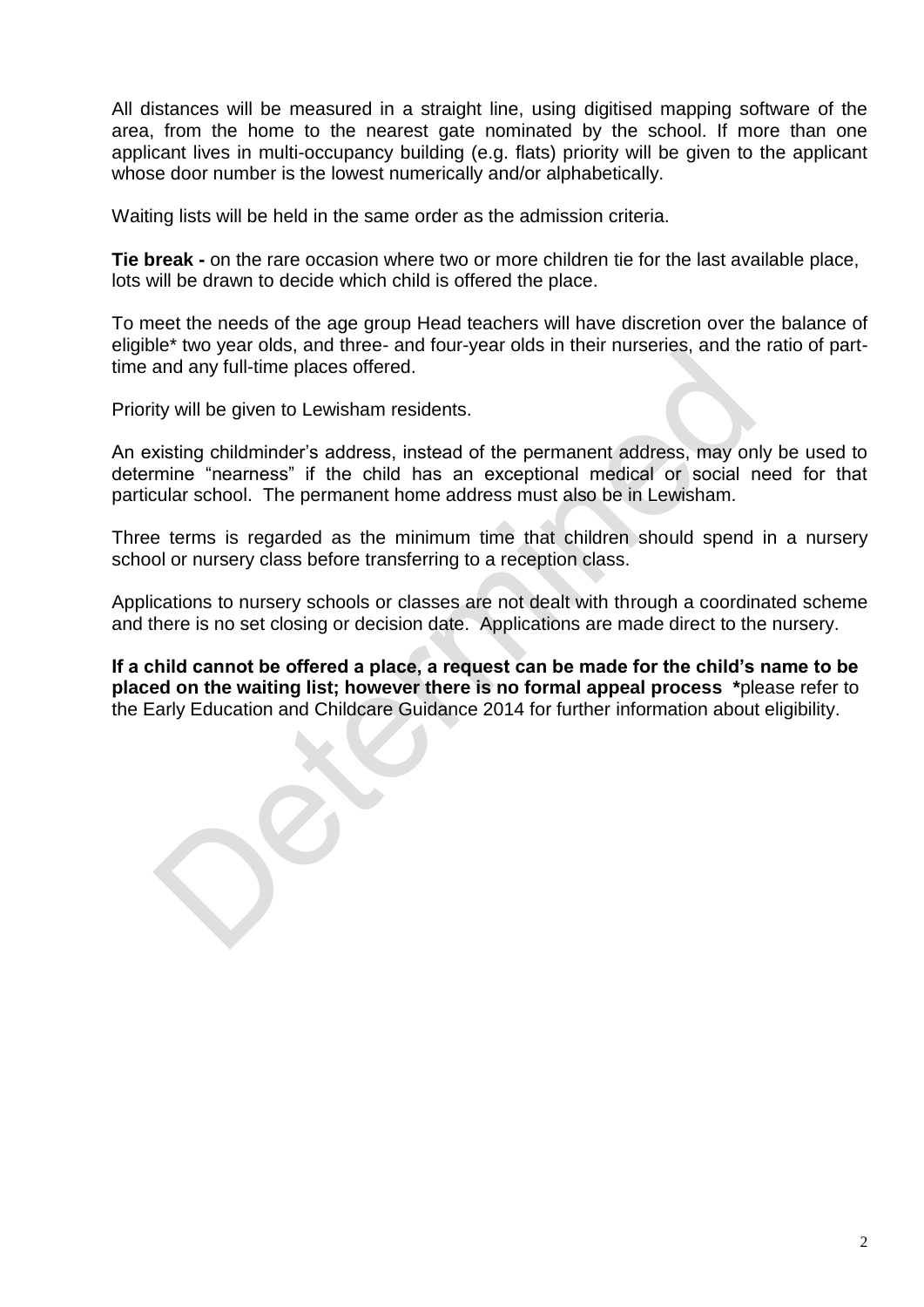

## **Lewisham's determined admissions criteria for community primary school reception classes (children born between 1 September 2017 and 31 August 2018) and who will start school in September 2022**

When there is over-subscription, places are offered to:

1 A looked after child' or a child who was previously looked after but immediately after being looked after became subject to an adoption, child arrangements, or special guardianship order. A looked after child is a child who is a) in the care of a local authority, or b) being provided with accommodation by a local authority in the exercise of their social services functions (see definition in Section 22(1) of the Children Act 1989). Details **must** be supplied by the allocated social worker or foster carer.

(Amended/Added to the determined arrangements in July 2021 due to the School Admssions Code 2021 becoming an act of Law) The 2021 School Admissions Code (the Code) requires children who appear (to the admission authority) to have been in state care outside of England and ceased to be in state care as a result of being adopted to be given equal first priority in admission arrangements, alongside looked after children (LAC) and children who were previously looked after by English local authorities (PLAC). This advice refers to these children as internationally adopted previously looked after children – "**IAPLAC"**.

- 2 In exceptional circumstances there is discretion to admit children on the grounds of their or their family's severe medical or social need for that particular school and who would not otherwise qualify for admission. The application must be supported by a letter from a hospital consultant, social worker or similar professional, setting out the reasons why the school is the only one to meet the child's needs, before an admission decision is made. The admission decision will be considered in consultation with a panel of teaching and medical professionals. Medical professionals provide advice on applications made under medical conditions and teaching professionals advise on applications made for social or special reasons. Supporting evidence **must** be provided before the closing date for applications.
- 3 Children whose brother or sister is on roll of the school on the closing date for applications and is expected to be on the roll of the school (or of the junior school in the case of separate infant and junior schools\*), at the intended date of admission.

Children in Year 6 who will have transferred to secondary school by the time the younger child is admitted do not confer sibling priority.

If the school is over-subscribed entirely with siblings, priority will be given to:

- i) those with an exceptional social or medical need (see 2 above) and then to
- ii) those who are permanently living nearest to the school (see 4 below).

*\* this applies to children attending Stillness Infant and Junior Schools.*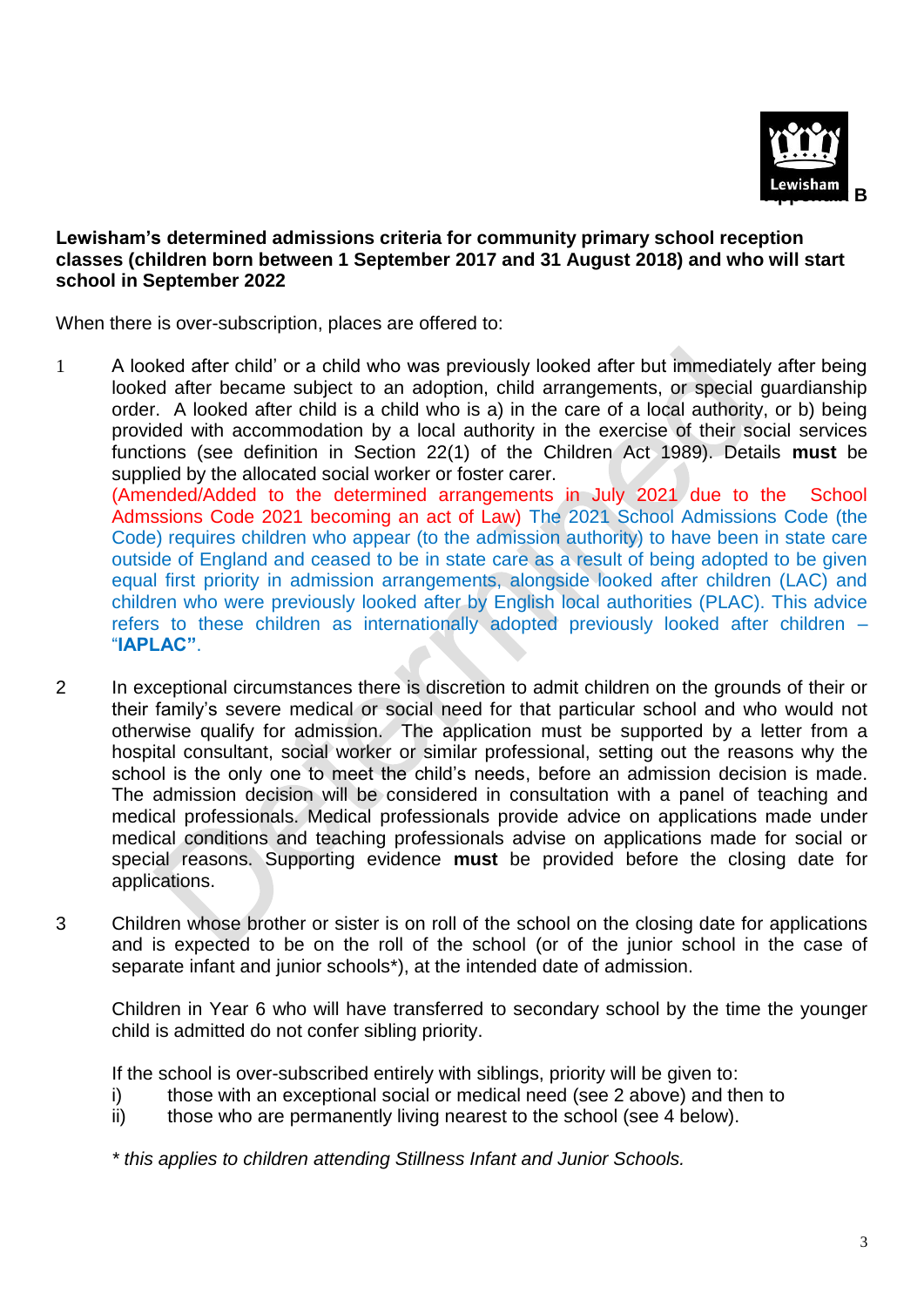Siblings include all blood or adoptive siblings, half-siblings, foster siblings of Looked After Children and step siblings. Siblings must all live at the same address as the child applying. Proof of the sibling relationship may be required.

4 Children living nearest to the school.

All distances will be measured to a central nodal point in the school premises, using digitised mapping software of the area, from a nodal point in the applicant's permanent home address. If more than one applicant lives in a multi-occupancy building (e.g. flats) priority will be given to the applicant whose door number is the lowest numerically and/or alphabetically.

**Twins, triplets and other multiple births–** where twins, triplets or children from other multiple births qualify for the last school place to be allocated Lewisham will admit all of the qualifying siblings in excess of the published admissions limit and they will be considered as 'excepted pupils'.

**Tie break -** on the rare occasion where two or more identical applications qualify for the last available place, lots will be drawn to decide which qualifying child is offered the place.

**Waiting lists -** In accordance with the pan London agreement, and to ensure Lewisham meets its duty to continue to co-ordinate admissions beyond offer date and comply with the parents' highest possible preference, Lewisham will ensure that waiting lists do not contain lower ranked preferences except where it (or the home LA) has agreed to a parental request to change the order of preferences. In such cases, where there is a parental request to change the order of preferences, the original application, including any offer made under co-ordination, will be withdrawn and the applicant will be required to re-apply. Waiting lists for Lewisham's community schools will include those who have moved to the area and were unable to make an 'ontime' application.

The reception coordinated scheme continues until the end of the summer term 2022. Applications received for reception class beyond the end of the summer term 2022 will be considered as an In Year applicant. Waiting lists will be held for the first term of the reception year only. Those with a continuing interest in a place at a school beyond this time will be required to make an in year application.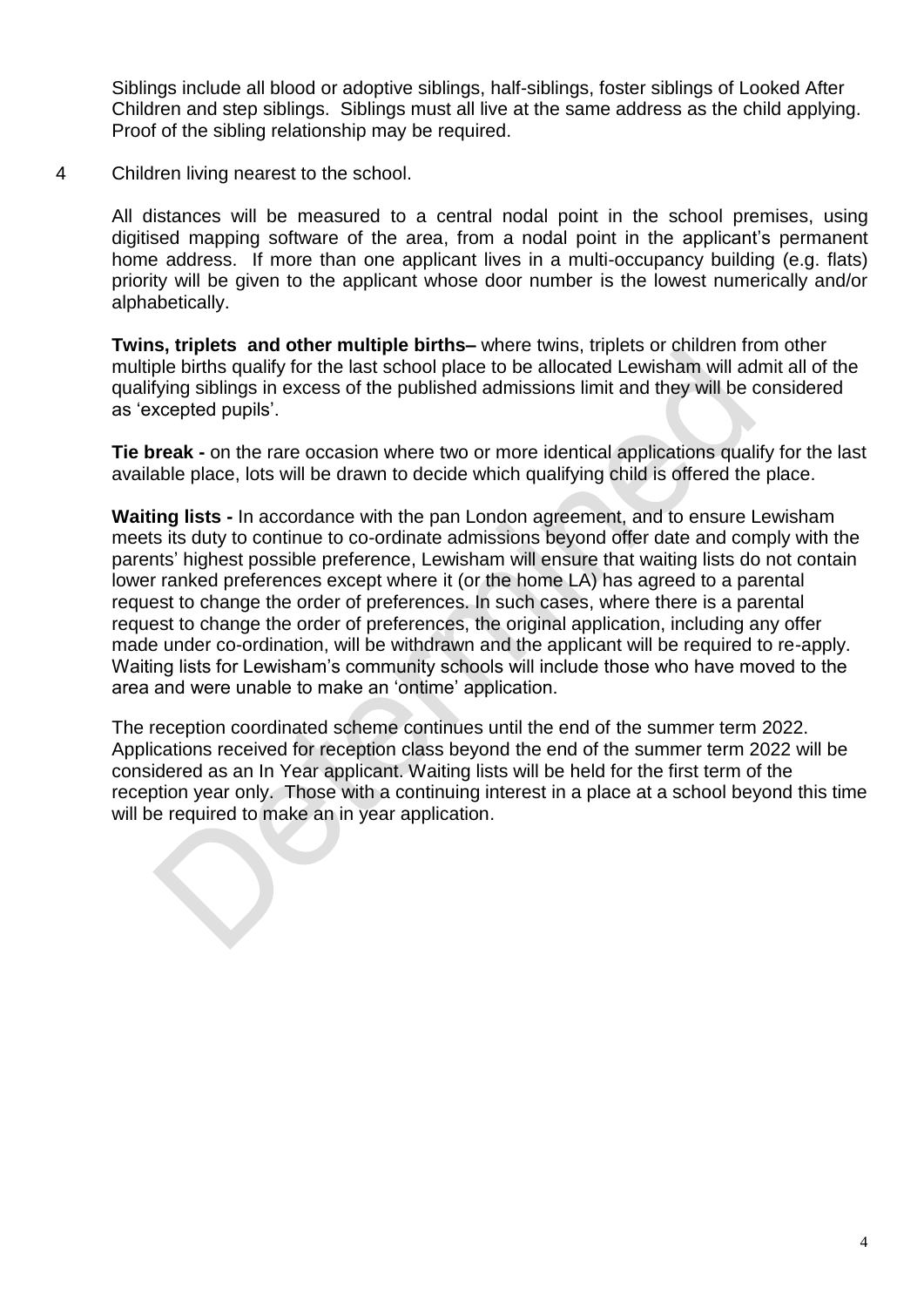

# **Appendix C**

## **Lewisham's determined admissions criteria for community secondary schools for pupils transferring from primary to secondary school in September 2022 (children born between 1 September 2010 and 31 August 2011)**

Where there is oversubscription places will be offered to:

1 A looked after child' or a child who was previously looked after but immediately after being looked after became subject to an adoption, child arrangements, or special guardianship order. A looked after child is a child who is a) in the care of a local authority, or b) being provided with accommodation by a local authority in the exercise of their social services functions (see definition in Section 22(1) of the Children Act 1989). Details **must** be supplied by the allocated social worker or foster carer. (Amended/Added to the determined arrangements in July 2021 due to the School

Admssions Code 2021 becoming an act of Law) The 2021 School Admissions Code (the Code) requires children who appear (to the admission authority) to have been in state care outside of England and ceased to be in state care as a result of being adopted to be given equal first priority in admission arrangements, alongside looked after children (LAC) and children who were previously looked after by English local authorities (PLAC). This advice refers to these children as internationally adopted previously looked after children – "**IAPLAC"**.

- 2 In exceptional circumstances there is discretion to admit children on the grounds of their or their family's severe medical or social need for that particular school and who would not otherwise qualify for admission. The application must be supported by a letter from a hospital consultant, social worker or similar professional, setting out the reasons why the school is the only one to meet the child's needs before an admission decision is made. The admission decision will be considered in consultation with a panel of teaching and medical professionals. Medical professionals provide advice on applications made under medical conditions and teaching professionals advise on applications made for social or special reasons. Supporting evidence **must** be provided before the closing date for applications.
- 3a 11 16 Community Schools Children whose older brother or sister is on roll of the school on the closing date for applications as well as those whose sibling was a former pupil of the school and who transferred to a 16-18 education provision at the end of the previous academic year. If the school is over-subscribed entirely with siblings, priority will be given (i) to those with exceptional social and medical need and (ii) to those living nearest the school. Or
- 3b 11-18 Community Schools Children whose brother or sister is on roll of the school on the closing date for applications and will still be on the roll of the school at the intended date of admission. If the school is over-subscribed entirely with siblings, priority will be given
	- (i) to those with exceptional social and medical need and
	- (ii) to those living nearest the school.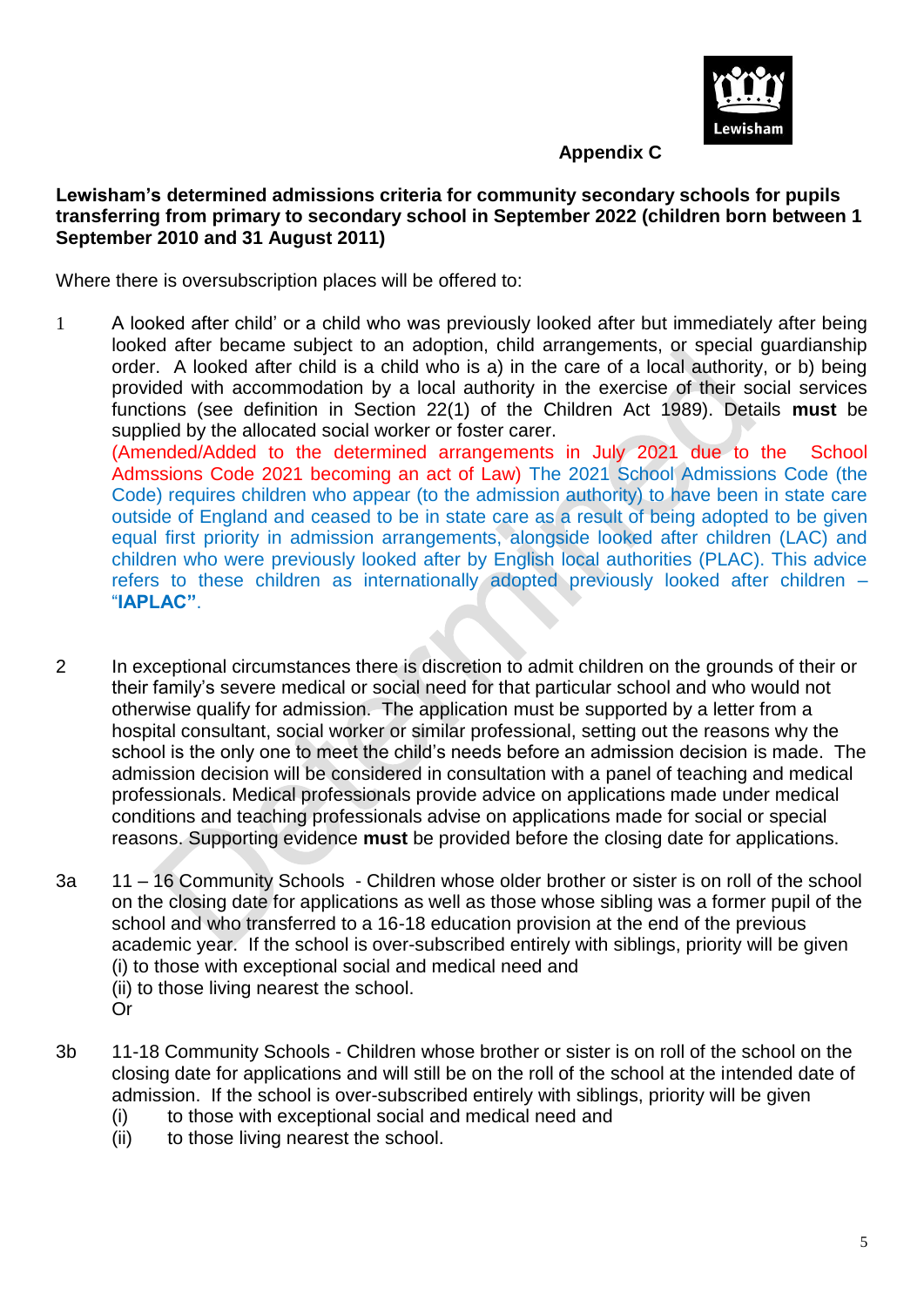In all cases siblings include all blood and adoptive siblings, half-siblings, foster siblings of Looked After Children and step siblings. Siblings must all live at the same address as the child. Proof of the sibling relationship may be required.

4 Children who live nearest to the school.

All distances will be measured to a central nodal point in the school premises, using digitised mapping software of the area, from a nodal point in the applicant's permanent home address. If more than one applicant lives in a multi-occupancy building (e.g. flats) priority will be given to the applicant whose door number is the lowest numerically and/or alphabetically.

**Twins, triplets and other multiple births–** where twins, triplets or children from other multiple births qualify for the last school place to be allocated Lewisham will admit all of the qualifying siblings in excess of the published admissions limit.

**Tie break -** on the rare occasion where two or more identical applications qualify for the last available place lots will be drawn to decide which qualifying child is offered the place.

When a school is over-subscribed, any vacancy which arises as a result of the withdrawal of a successful application will be offered to the next child on the waiting list

**Waiting lists** - In accordance with the secondary transfer coordinated scheme t, and to ensure Lewisham meets its duty to continue to co-ordinate admissions beyond offer date and comply with the parents' highest possible preference, Lewisham will ensure that waiting lists do not contain lower ranked preferences except where it (or the home LA) has agreed to a parental request to change the order of preferences. In such cases, where there is a parental request to change the order of preferences, the original application, including any offer made under co-ordination, will be withdrawn and the applicant will be required to reapply.

The pan London secondary transfer scheme continues until the end of the summer term 2022. Applications received for Year 7 beyond the end of the summer term 2022 will be considered as In Year applications.

Waiting lists will be held for the first term of Year 7 only. Those with a continuing interest in a place at a school beyond this time will be required to make an in year application.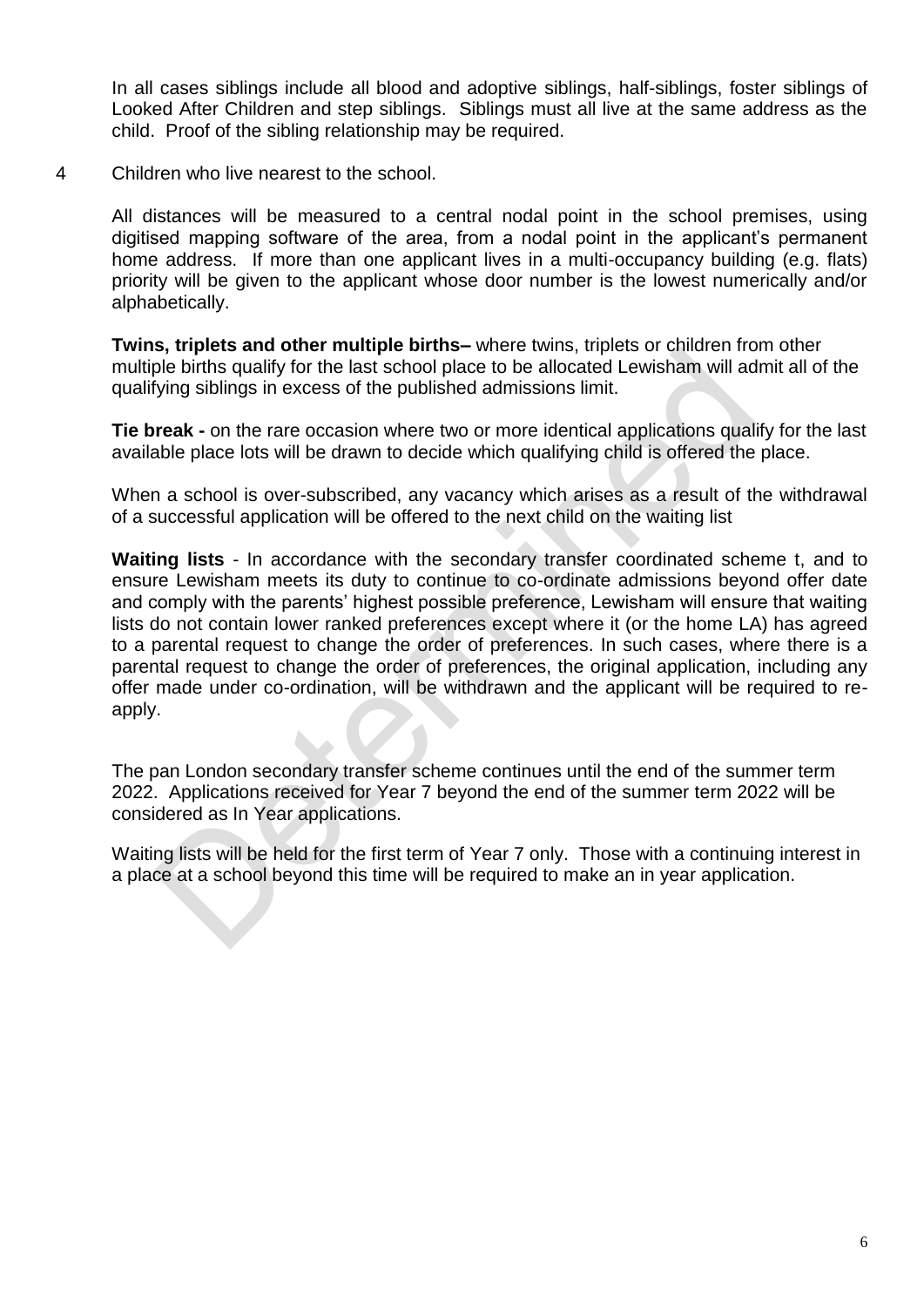

# **Appendix D**

## **Lewisham's determined admissions arrangements for community school's sixth form**

In the event of the school's sixth form being over-subscribed (having more applications than places available) places will be offered to the following:

1. A looked after child' or a child who was previously looked after but immediately after being looked after became subject to an adoption, child arrangements, or special guardianship order. A looked after child is a child who is a) in the care of a local authority, or b) being provided with accommodation by a local authority in the exercise of their social services functions (see definition in Section 22(1) of the Children Act 1989). Details must be supplied by the allocated social worker or foster carer.

(Amended/Added to the determined arrangements in July 2021 due to the School Admssions Code 2021 becoming an act of Law) The 2021 School Admissions Code (the Code) requires children who appear (to the admission authority) to have been in state care outside of England and ceased to be in state care as a result of being adopted to be given equal first priority in admission arrangements, alongside looked after children (LAC) and children who were previously looked after by English local authorities (PLAC). This advice refers to these children as internationally adopted previously looked after children – "**IAPLAC"**.

- 2. Applicants who have an exceptional social or medical need for a place at the school, supported by professional documentation from a hospital consultant, social worker or similar. Decisions on these cases will be taken in consultation with the Executive Director for Children and Young People or her delegated representative.
- 3. Applicants who at the time of application are on roll of Forest Hill or Sydenham schools will be given priority at Sydenham and Forest Hill Sixth Form (SFH6).
	- 4. Applicants who can best demonstrate their suitability for the course involved (factors taken into account will be attendance and previous academic performance).
	- 5. If the school is over-subscribed with applicants from the feeder schools only, priority will first go to applicants from those schools with professionally-supported social or medical cases (see above), and then to those who can best demonstrate their suitability for the course involved.
	- 6. If two identical applicants qualify for the last available place, home to school distance will be used as a tie break. If the applicants live the exact distance from the school lots will be taken to determine which applicant is offered the remaining place.

Any minimum standards required for entry will be published in the school's prospectus.

Lewisham is required to publish the number of places (if any) expected to be available to students not on roll of the feeder schools. For SFH6 it is expected that a maximum of 10 places per school (20 in total) will be available to children attending other schools.

There will be the right of appeal against any refusal of a place at the school's sixth form, and the appeal will be heard in line with the provisions of the Education Act 2002.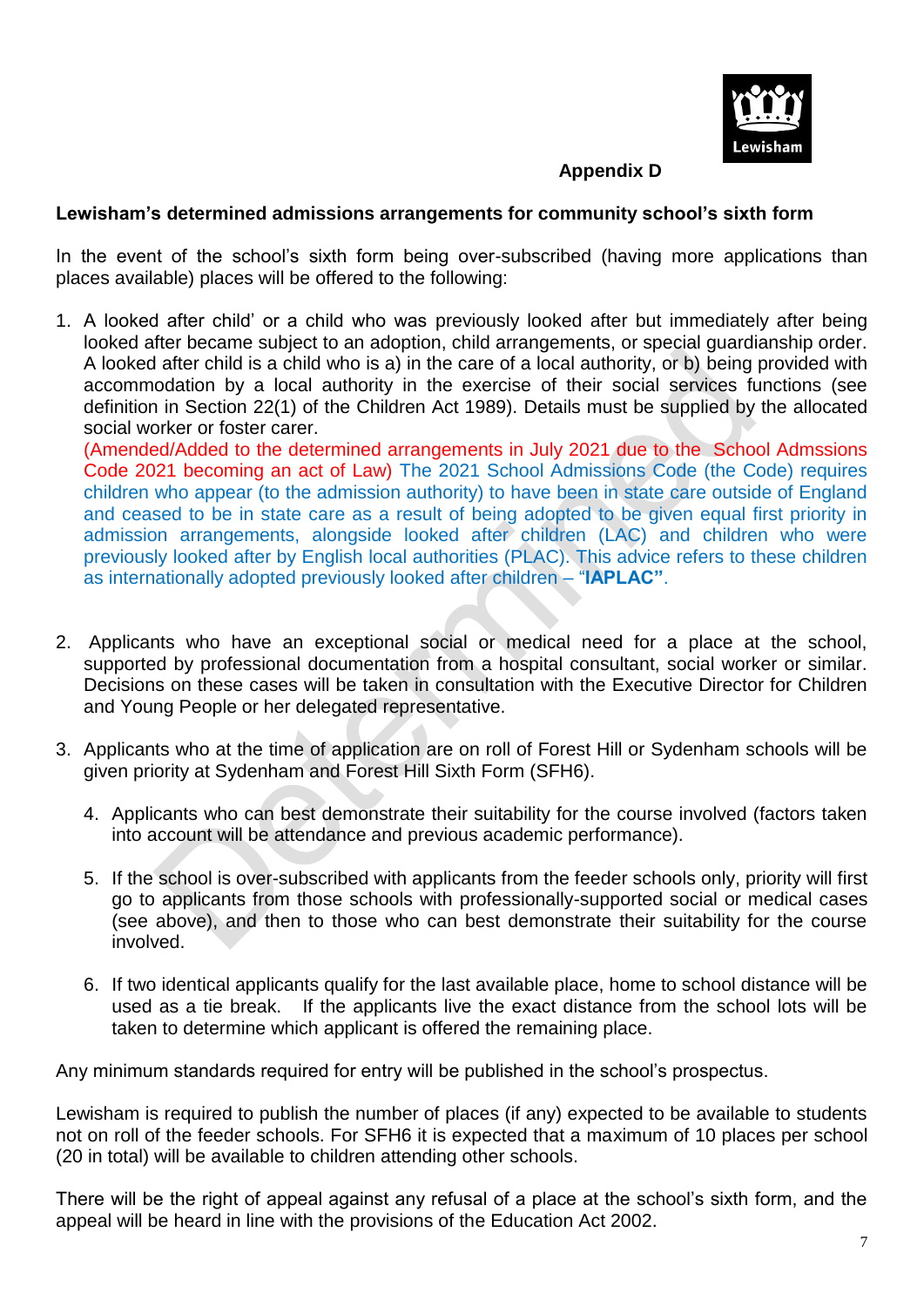The sixth forms will publish a closing date for receipt of applications and the date of notification of the outcome of their applications. Late applicants will only be considered if there are places unallocated at the time of application.

8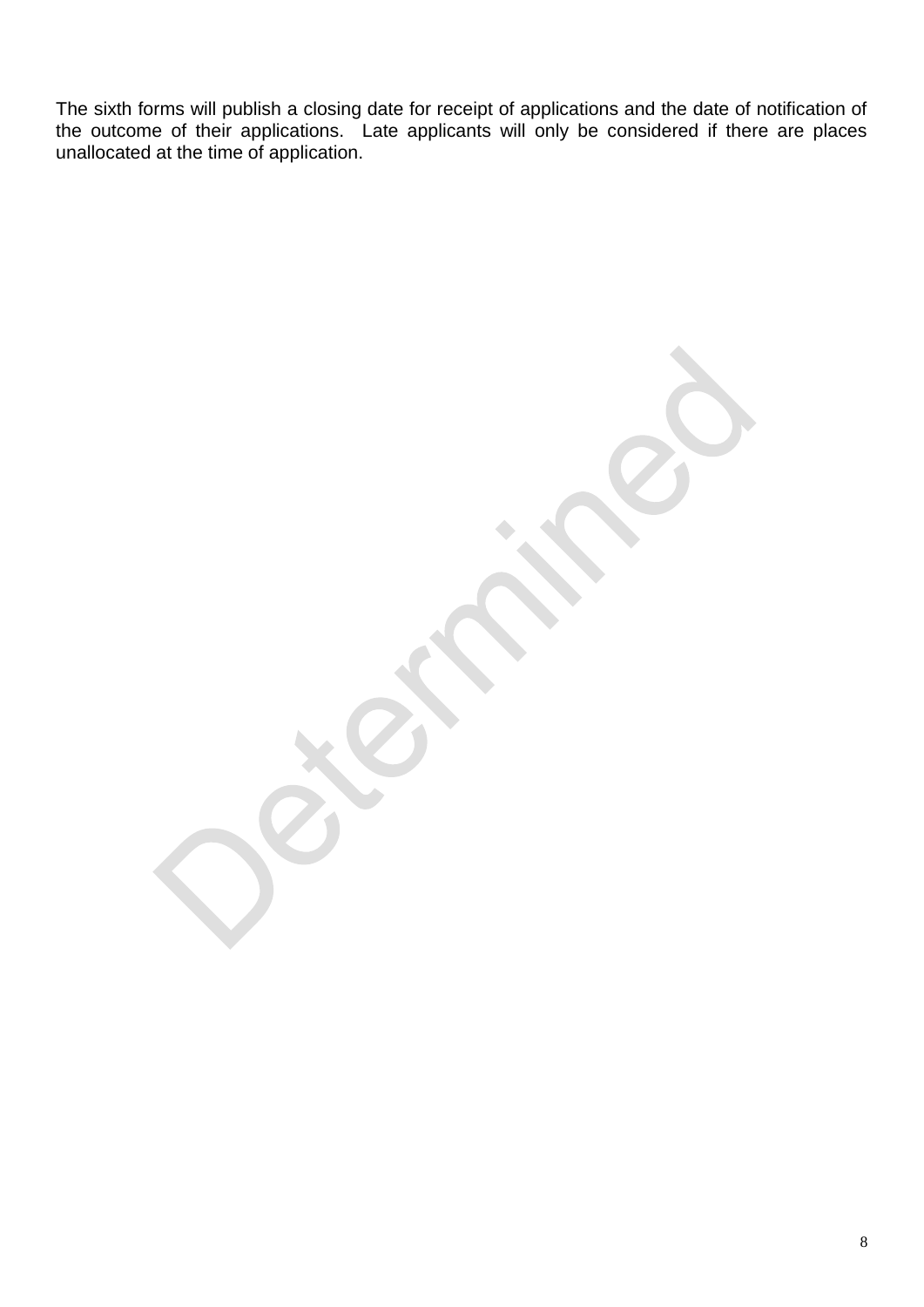

## **Appendix E**

## **Lewisham's determined arrangements for In Year Admissions to Lewisham community schools**

Applications for places at a community school in a year group other than the normal year of entry to primary (ie Class R to Year 6) and secondary school (ie Year 7 to Year 11), will be treated as an In Year admission. Places for all year groups to a Lewisham community primary or secondary school will be offered to children in the following order:

a) A looked after child' or a child who was previously looked after but immediately after being looked after became subject to an adoption, child arrangements, or special guardianship order. A looked after child is a child who is a) in the care of a local authority, or b) being provided with accommodation by a local authority in the exercise of their social services functions (see definition in Section 22(1) of the Children Act 1989). Details **must** be supplied by the allocated social worker or foster carer.

(Amended/Added to the determined arrangements in July 2021 due to the School Admssions Code 2021 becoming an act of Law) The 2021 School Admissions Code (the Code) requires children who appear (to the admission authority) to have been in state care outside of England and ceased to be in state care as a result of being adopted to be given equal first priority in admission arrangements, alongside looked after children (LAC) and children who were previously looked after by English local authorities (PLAC). This advice refers to these children as internationally adopted previously looked after children – "**IAPLAC"**.

- b) Children with severe social and medical need for that particular school and who would not otherwise qualify for admission. The application must be supported by a letter from a hospital consultant, social worker or similar professional setting out the reasons why the school is the only one to meet the child's needs.
- c) Siblings of children already on the roll of the school.
- d) Children who live nearest the school, the distance being measured in a straight line using digitized mapping software to a central nodal point in the school premises.

All distances will be measured to a central nodal point in the school premises, using digitised mapping software of the area, from a nodal point in the applicant's permanent home address. If more than one applicant lives in a multi-occupancy building (e.g. flats) priority will be given to the applicant whose door number is the lowest numerically and/or alphabetically.

Siblings include all blood or adoptive siblings, half-siblings, foster siblings of Looked After Children and step siblings. Siblings must all live at the same address as the child applying. Proof of the sibling relationship may be required.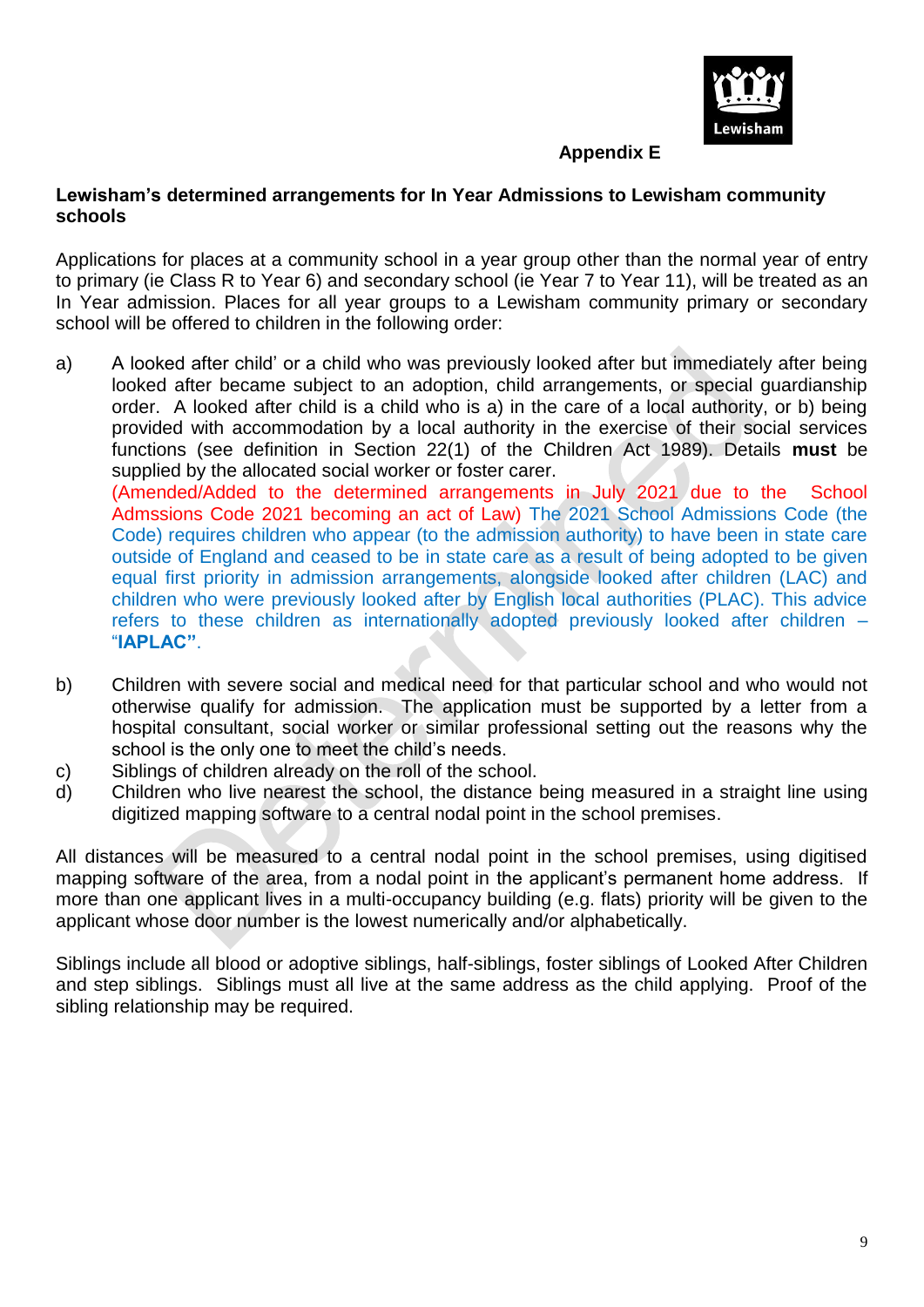

**Appendix F**

## **Determined generic protocols for admitting children under the In Year Admissions Arrangements**

- Parents wishing to make an In Year application to any maintained school including faith, foundation and free schools and Academies in Lewisham that participate in the centralised scheme should do so by completing a Lewisham iCAF. Community schools will not hold separate waiting lists.
- All schools, regardless of whether they participate in the scheme are required to inform Lewisham of their current vacancies.
- As the co-ordinating authority for in year admissions across both primary and secondary phases Lewisham LA will decide which school or federation of schools to approach about an individual admission. In most cases this will be at one of the schools named by the parent on their iCAF. Where it is not possible to offer a Lewisham resident a place at the school named and where the child is not on roll of a local school Lewisham will offer the next nearest school to the family home with a vacancy. The parent will also be notified of their statutory right of appeal if the preferred school(s) is (are) full.
- Where the application is for a community school Lewisham will inform the parent of the school to be offered and will determine the date the child will be added to the school's roll. In turn schools must arrange the admission by the date specified in the offer letter.
- Where an application is made for a voluntary aided, foundation or free school or an Academy Lewisham will refer the applicant's details to the school who will be required to confirm within 10 school days<sup>\*</sup> whether a place can be offered or not. Once a decision has been taken the school will inform Lewisham's Admissions and Appeals Team of the outcome and, where a place can be offered, the Team will contact the applicant direct to inform them of this. The Admissions Authority must inform unsuccessful applicants of their right of appeal. \* It is expected that this deadline is likely to change once the revised School Admissions Code is issued early in 2021.
- Schools must place the child on roll by the date proposed by the School Admissions and Appeals Team.
- Children transferring from one local school to another may not transfer to the new school until the start of the following half term unless both the home school and receiving school agrees an earlier admission date.
- Federations will have an important role in apportioning admissions among the schools in their federation.
- If an admission is disputed by a school, the case must be referred to the Fair Access Panel completing the appropriate referral form giving detailed reasons why the school should not admit the child within 5 school days. The child's placement will be discussed at the next Fair Access Panel. Lewisham reserves the right to direct admission if necessary.
- Details will be shared with schools termly about the numbers of admissions taking place. There should not be a disproportionate impact on any school.

## **Transfers between schools**

Children who request a transfer from their current school do not take priority over those who qualify under the Fair Access or In Year Admissions arrangements as detailed above. Applicants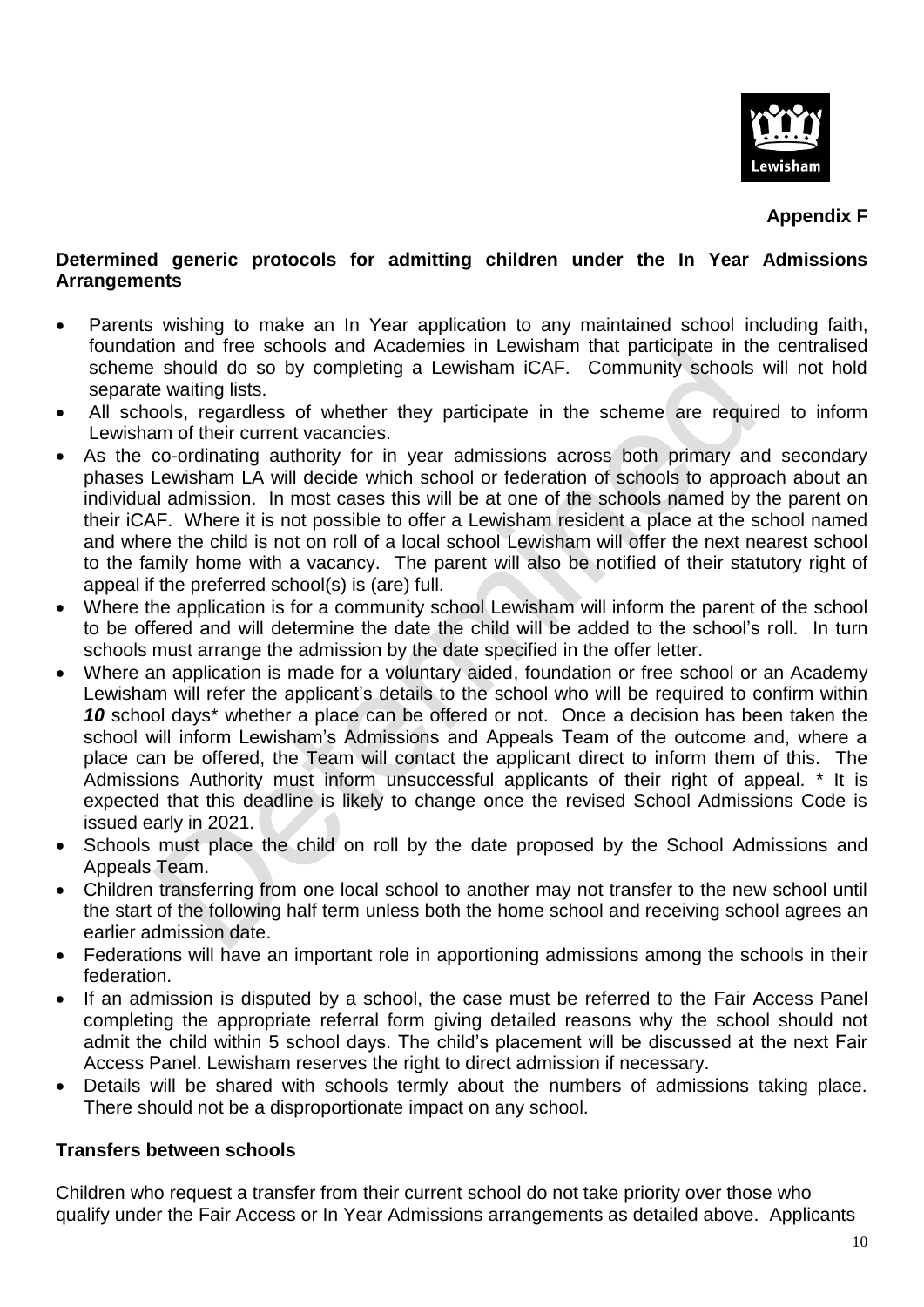will be referred to their home school and the parent asked to discuss their reasons for transfer with the Headteacher. Children who are requesting a transfer due to their challenging behaviour may require a managed move. Please refer to the Managed Moves Policy.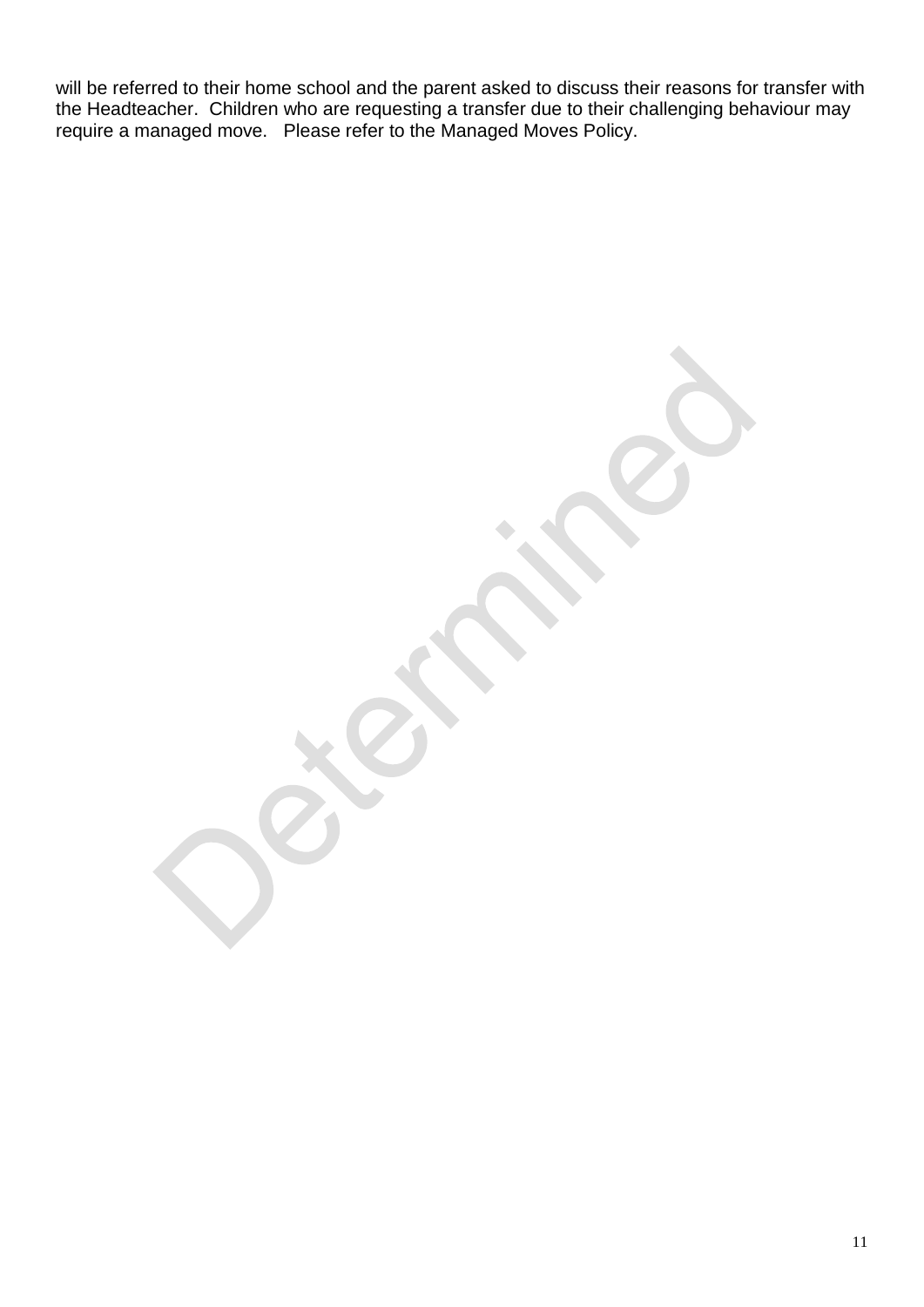

**Appendix G**

#### **Generic admissions arrangements**

**Lewisham loca authority will continue to participate in the pan London admissions scheme (known as The Scheme) for reception and secondary transfer admissions. Please refer to the scheme for details of how this operates.**

## **Reception**

Timing of Admission – Lewisham will operate one point of entry for reception class. Children born between 1 September 2017 and 31 August 2018 will be expected to accept a full time reception place starting in September 2022.

Parents of children who permanently live in Lewisham **must** apply for a reception class place (Year R) by participating in the coordinated reception scheme by making an online application by 15 January 2022.

The application period for the reception co–ordinated scheme will commence on 1 September 2021 and close on 15 January 2022.

Deferred admission to primary school - Lewisham offers early admission in reception class to children before they reach statutory school age. Parents/carers have the option of deferring their child's admission to reception class to a later term eg the start of the spring or summer term. However the child must be admitted to school during the reception year and not beyond it. Alternatively the parent may arrange for their child to be admitted on a part time basis up to the point they reach statutory school age. Parents may not defer their child's admission beyond reception year or after the beginning of the term after their child's fifth birthday.

Children who attend a nursery class in a primary school frequently transfer to the main school; however there is no automatic transfer and children attending the nursery are not given priority. Parents of nursery children who permanently live in Lewisham **must** apply for a reception place by participating in the coordinated reception scheme by making an online application. Applications from parents of children on the roll of the nursery will be considered with other applicants at the appropriate time.

## **Secondary Transfer**

Children born between 1 September 2010 and 31 August 2011 will be expected to transfer to secondary school in September 2022.

Parents of children who permanently live in Lewisham **must** apply for a secondary school place (Year 7) by participating in the coordinated secondary transfer scheme by making an online application by 31 October 2021.

The application period for the secondary transfer co–ordinated scheme will commence on 1 September 20210 and close on 31 October 2021.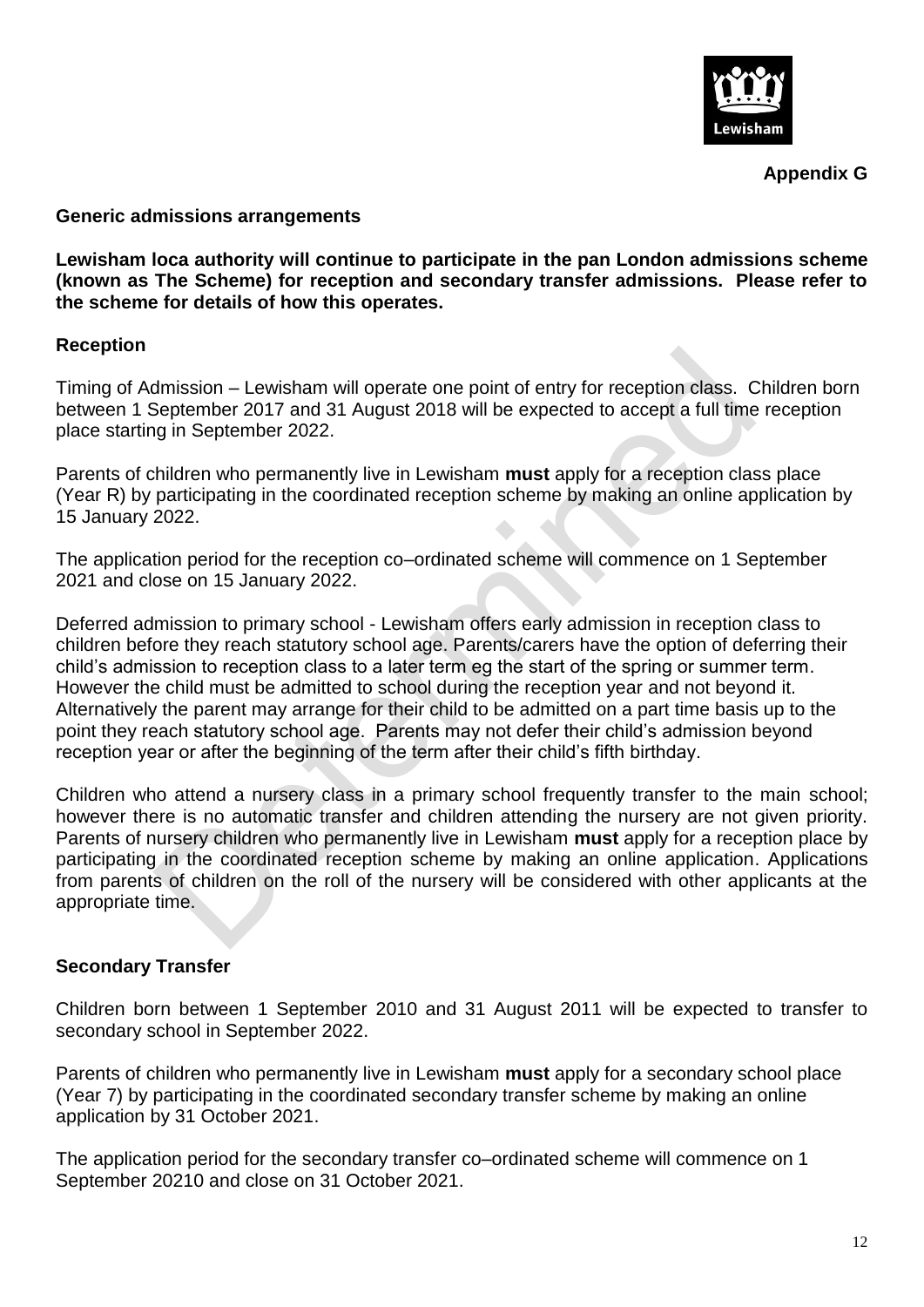**Earlier Admission:** In very exceptional circumstances Lewisham will consider a request for admission out of cohort for a younger child *(ie for reception children this will be those born after 31 August 2018 and for Year 7 those born after 31 August 2011).*

- The application may be supported by the child's nursery/primary headteacher and/or an educational psychologist confirming that the child is academically outstanding and sufficiently physically and emotionally mature to cope with the demands of primary/secondary school.
- The parent agrees that their child will transfer to primary/secondary school with the earlier cohort regardless of the outcome of their applications and will not qualify to participate in the transfer scheme the following year.

**Later admission:** In very exceptional circumstances Lewisham will consider a request for a delayed admission for an older child *(ie for reception this will be those born before 1 September 2017 and for Year 7 those born before 1 September 2009).*

- The application may be supported by the child's nursery/primary headteacher and/or an educational psychologist confirming that the child has learning delay or difficulty and their social maturity is well below that of their peers.
- The parent agrees that their child will transfer to primary/secondary school with the later cohort regardless of the outcome of their applications and had not participated in the transfer scheme the year before.

In cases described above parents must consider the implications of an earlier or later transfer as headteachers of primary/secondary schools are not required to continue to keep the child out of year group and may decide to later educate the child in the correct year\*.

\*further guidance on the admission of summer born children is expected and Lewisham will amend its current arrangements on 'delayed entry into primary school for summer born children' where necessary.

The Education and Skills Act 2008 increased the minimum age at which young people in England can leave learning which requires them to continue in education, employment or training to the age of 18. Children who have transferred to secondary school a year earlier than their peers will be required to stay in full-time education, undertake work-based learning such as an Apprenticeship, or part-time education or training if they are employed, self-employed or volunteering for more than 20 hours per week until they are 18.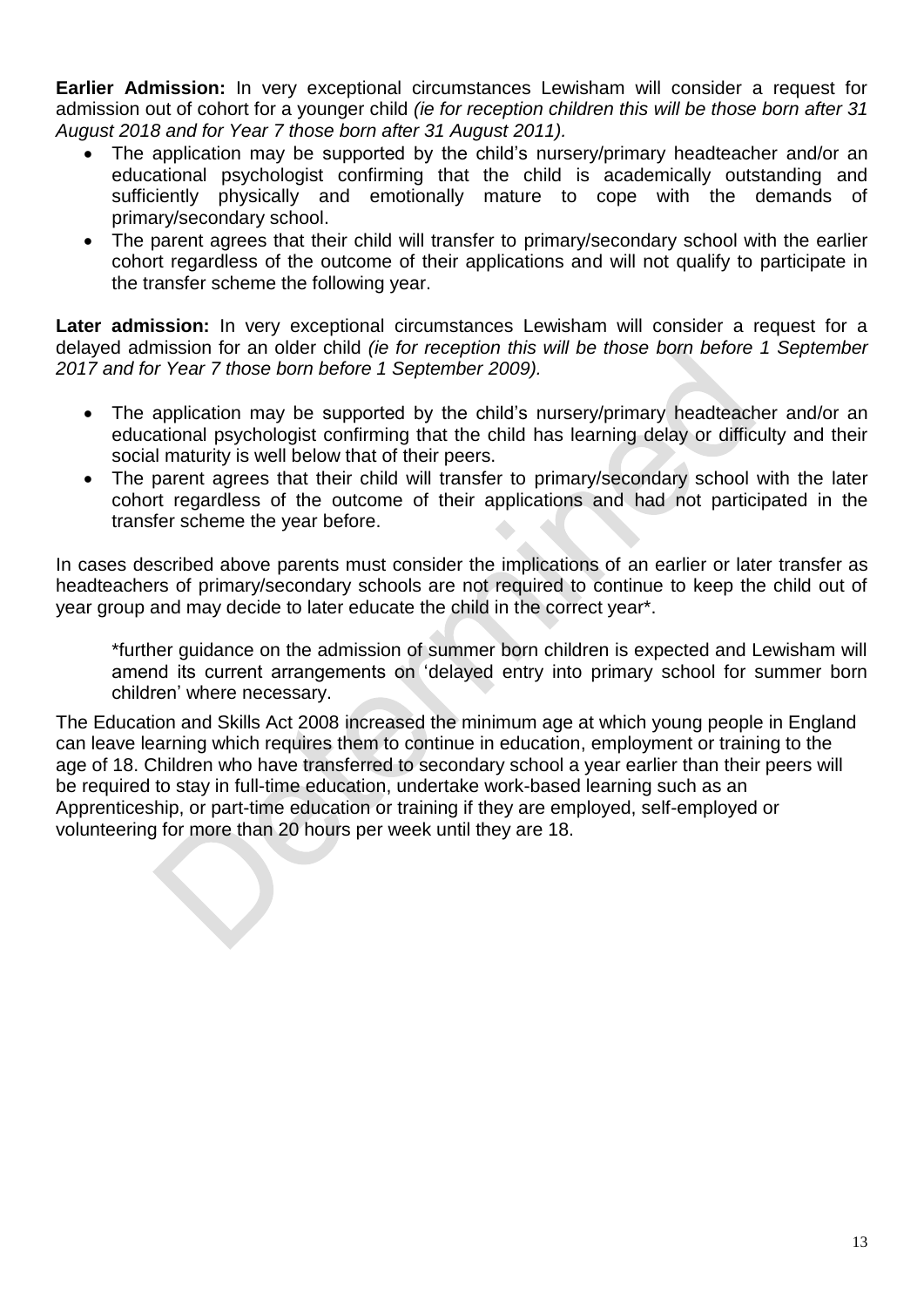# **Making an Application – Primary and Secondary**

All applicants will be required to demonstrate that the address they are applying from is their permanent home address and that they have parental responsibility and therefore eligible to apply for a school place for the child. Applications from children who are transferring to reception class or secondary school and not already on the roll of a Lewisham primary school and whose documentation has not been previously verified must be accompanied with:

- two documents confirming their address
- one document confirming their child's address
- one document confirming their child's date of birth.

## Confirming the permanent home address

Applicants must provide **one** document from Section A and **one** document from Section B:

# Section A (all documents must be current)

- Council Tax statement or letter
- Tenancy agreement or solicitors letter
- Letter from the National Asylum Support Service (NASS) or UK Border Authority (UKBA)

## Section B (all documents must be current)

- TV licence
- Utility bill (no more than three months old, mobile phone bills will not be accepted)
- Driving licence
- NHS registration card (must show the applicant's name and address)

## Confirming the child's address

**one** of the following documents to confirm the child's name and address:

**ARCHIMEDIA** 

- Child's NHS registration card (must show the child's name and address)
- Medical letter or prescription (no more than 12 months old)
- Immigration documents (must show address)
- Letter signed by 'No recourse to public fund' team (must state child and parent's name and address)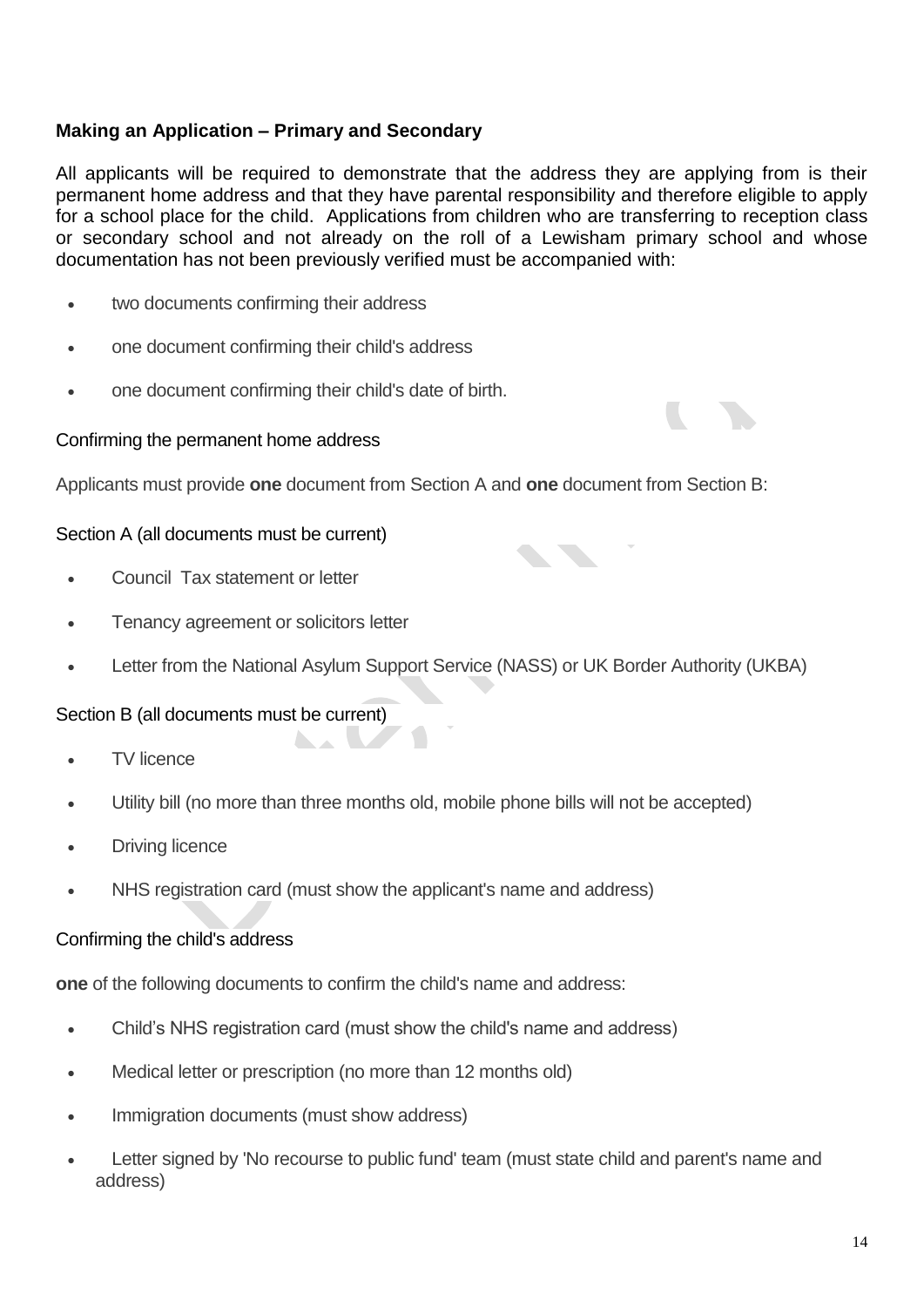If the child is looked after, a letter signed by social services (must state the child and carer's name and address)

# Confirming the child's date of birth

**one** of the following documents to confirm the child's date of birth:

- Identity page from a current Passport
- EU national identity card
- Prescription or medical letter (must have child's name and DOB printed on it)

Parents may state the reasons why they wish their child to attend a particular school, including whether there is a sibling already attending the school.

**Shared care arrangements**: Lewisham is aware that some parents share the care of their child. Lewisham will normally accept that the child lives with the parent who has parental responsibility and where the child resides for the majority of time during term time Documentary evidence, for example a residence order or other court order, may be required.

**Permanent home address**: Proof of permanent home address will be required and will include the current Council Tax statement. In addition Lewisham may require copies of utility bills.

Lewisham is aware that some parents rent a property close to a popular school to increase the likelihood of their child gaining admission. To establish an applicant's permanent rather than temporary home address the following will be required;

- 1 closing accounts for the last known address,
- 2 official confirmation of the end of tenancy or house sale for the last known address,
- 3a a tenancy agreement via a commercial letting agency for a period of 12 months or more. The period of the tenancy must extend beyond the start of the academic year in which the child is due to be admitted or
- 3b solicitor's confirmation of the completion of the purchase of the new property.

Where the tenancy or ownership of the last known address has not been surrendered, Lewisham will accept this last known address as the permanent home address.

In establishing permanent home address Lewisham may also check records held within the Council as well as other external agencies. If a false address has been given and an offer made on the basis of that information, the offer of a place may be withdrawn.

**Appeals:** Appeals for statutory school phases will be heard in accordance with the provisions of the School Standards and Framework Act 1998 and the Education Act 2002, together with the School Admissions Appeals Code. Parents will have the right of appeal to any school that has refused their child a place. On time appeals for reception and secondary transfer phases for community schools will be heard during the summer term prior to the child's admission to school.

Parents who have appealed unsuccessfully for a school will not be able to apply and subsequently appeal again for a place at the same school in the same academic year unless there are significant and material changes to the child or family's circumstances. Documentary proof of such changes will be required from the appropriate professional(s) working with the family.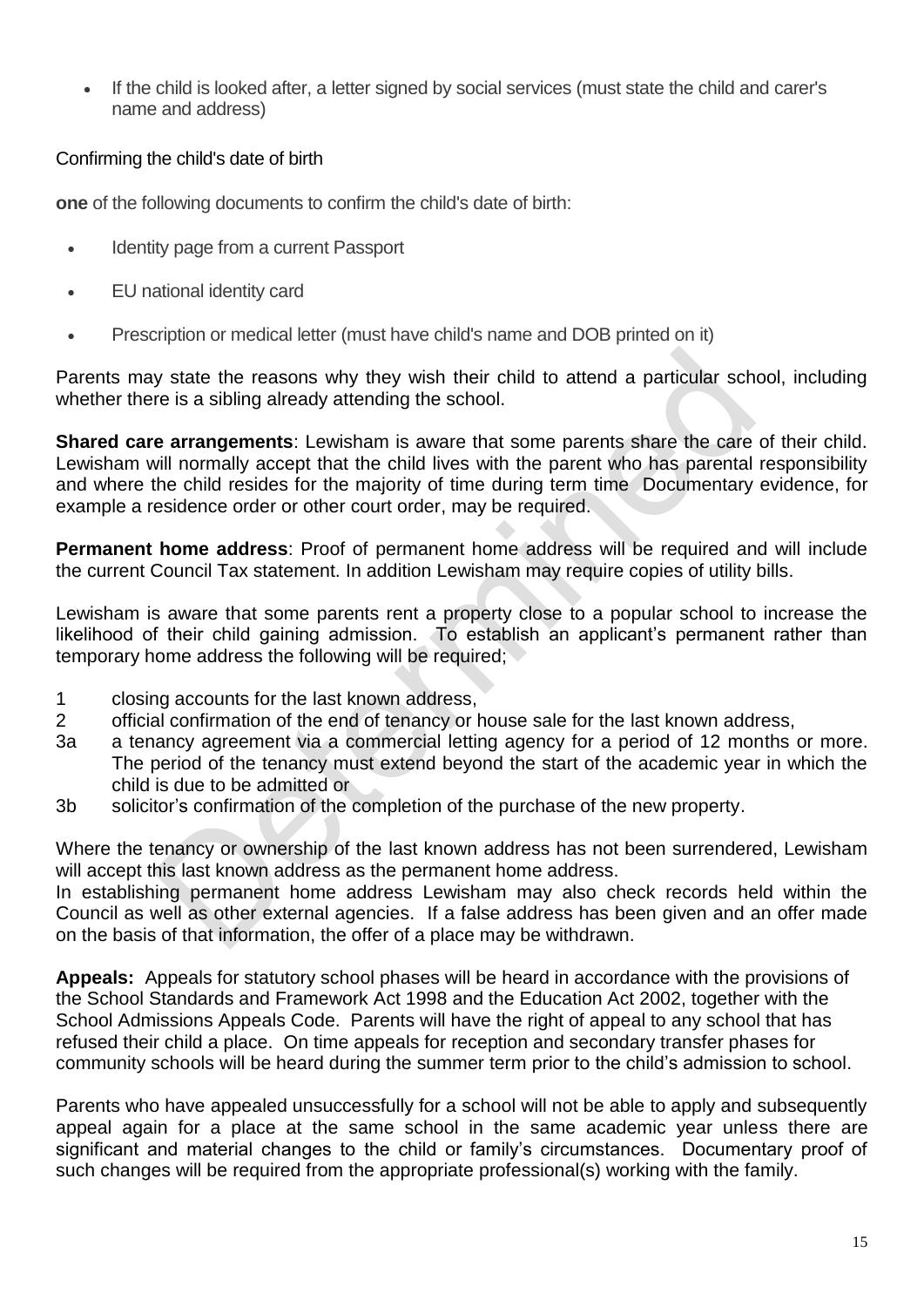

**Appendix H**

# **DETERMINED ADMISSIONS LIMITS 2022/23 FOR MAINSTREAM COMMUNITY SCHOOLS IN LEWISHAM**

| <b>Primary Schools</b>                                 | <b>Admissions Number</b> |
|--------------------------------------------------------|--------------------------|
| <b>Adamsrill Primary School</b>                        | 60                       |
| <b>Ashmead Primary School</b>                          | 60                       |
| <b>Athelney Primary School</b>                         | 60                       |
| <b>Baring Primary School</b>                           | 30                       |
| <b>Beecroft Gardens Primary School</b>                 | 60                       |
| <b>Brindishe Green Primary School</b>                  | 90                       |
| <b>Brindishe Lee Primary School</b>                    | 30                       |
| <b>Brindishe Manor Primary School</b>                  | 60                       |
| <b>Coopers Lane Primary School</b>                     | 90                       |
| <b>Dalmain Primary School</b>                          | 60                       |
| <b>Deptford Park Primary School</b>                    | 90                       |
| <b>Downderry Primary School</b>                        | 60                       |
| <b>Edmund Waller Primary School</b>                    | 60                       |
| <b>Elfrida Primary School</b>                          | 60                       |
| <b>Eliot Bank Primary School</b>                       | 60                       |
| <b>Fairlawn Primary School</b>                         | 60                       |
| <b>Forster Park Primary School</b>                     | 60                       |
| <b>Gordonbrock Primary School</b>                      | 90                       |
| <b>Grinling Gibbons Primary School</b>                 | 30                       |
| <b>Haseltine Primary School</b>                        | 60                       |
| <b>Holbeach Primary School</b>                         | 60                       |
| <b>Horniman Primary School</b>                         | 30                       |
| <b>John Ball Primary School</b>                        | 90                       |
| <b>John Stainer Primary School</b>                     | 60                       |
| <b>Kelvin Grove Primary School</b>                     | 90                       |
| <b>Kender Primary School</b>                           | 60                       |
| <b>Kilmorie Primary School</b>                         | 90                       |
| <b>Launcelot Primary School</b>                        | 60                       |
| <b>Lucas Vale Primary School</b>                       | 30                       |
| <b>Marvels Lane Primary School</b>                     | 60                       |
| <b>Myatt Garden Primary School</b>                     | 60                       |
| <b>Perrymount Primary School</b>                       | 30                       |
| <b>Rangefield Primary School</b>                       | 60                       |
| <b>Rathfern Primary School</b>                         | 60                       |
| <b>Rushey Green Primary School</b>                     | 90                       |
| <b>Sandhurst Primary School</b>                        | 90                       |
| <b>Sir Francis Drake Primary School</b>                | 30                       |
| <b>Stillness Junior School (children automatically</b> | 90                       |
| transfer from the Infant School)                       |                          |
| <b>Stillness Infant School</b>                         | 90                       |
| <b>Torridon Primary School</b>                         | 90                       |